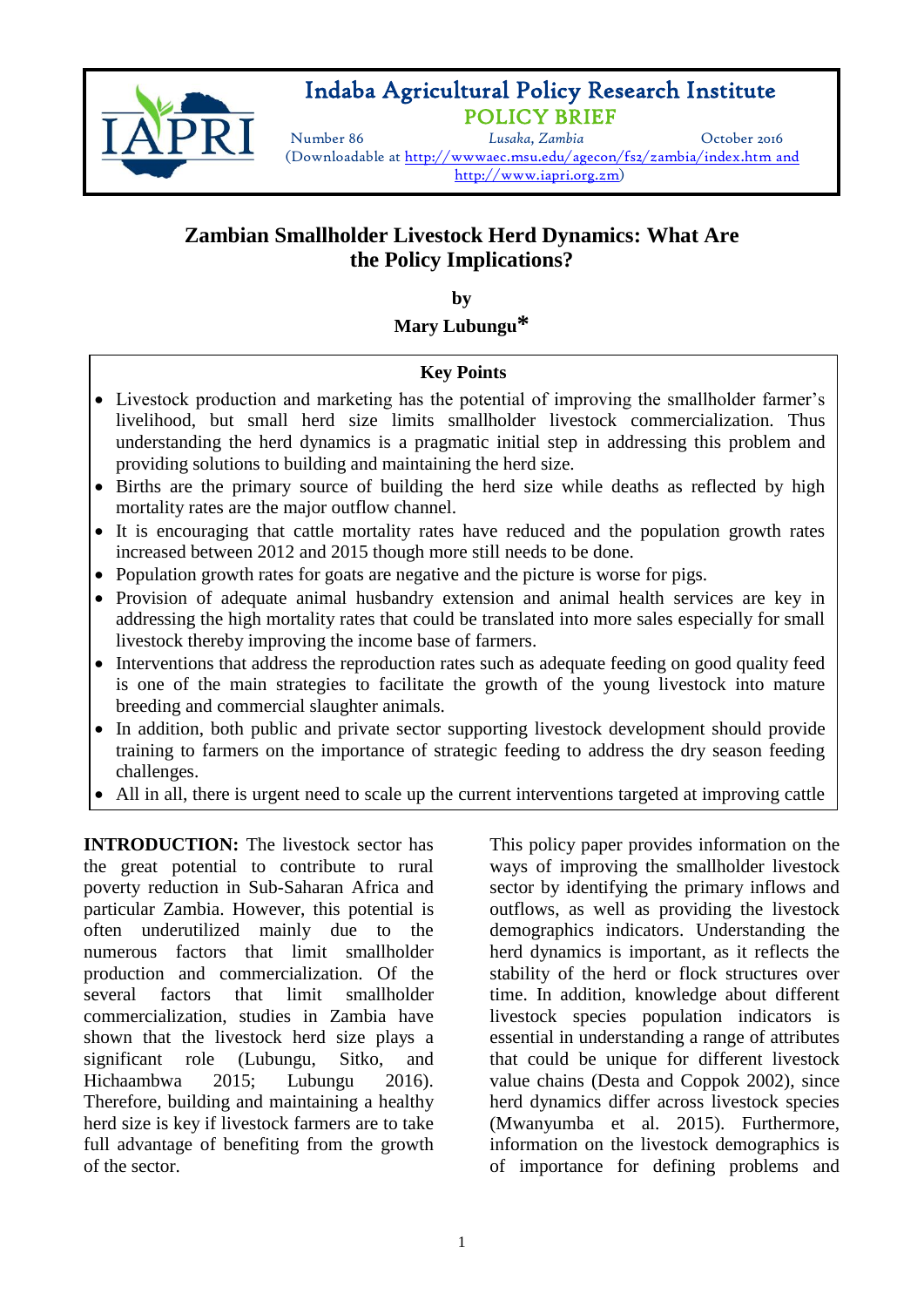understanding the past trends associated with the livestock population growth. This will help to identify potential solutions and prepare for the future interventions and policies that address issues stifling the growth of the smallholder livestock sector. Against this background, five cross-sectional national wide data were used to generate information on the parameters that affect the livestock herd size for cattle, goats, and pigs in Zambia and how these have changed over time.

**DATA AND METHODS**: The data used in the analysis come from five national representative surveys—the 2001, 2004, and 2008 Supplemental Surveys (SS) and the 2012 and 2015 Rural Agricultural Livelihood Surveys (RALS). The surveys were implemented by Indaba Agricultural Policy Research Institute (IAPRI) in collaboration with the Zambia Central Statistical Office, and Ministry of Agriculture. The SS covered 6,922, 5,420, and 8,094 agricultural households in 2001, 2004, and 2008 respectively. The 2012 RALS covered 8,840 farm households. In 2015, the same households were followed, and 7,254 households were successfully re-interviewed. In addition to 7,254 households, 660 new households were sampled and interviewed bringing the total households surveyed in 2015 to 7,934. With the additional households, the two surveys can be treated as independent cross sections. For more details on the sampling procedures of SS see Megill (2004 and 2009) and for RALS see IAPRI (2016).

The analysis highlights the primary sources and outflows of three livestock species (cattle, goats, and pigs). The analysis looks at the significance of the three sources of livestock inflows (the births, purchases, and gifts or dowry) and five channels of outflows (deaths, sales, home consumption, gifts, and theft). Also, the analysis provides information about the livestock demographic indicators (population growth, mortality rates, and offtake rates).

#### **RESULTS:**

**Herd and Flock Dynamics:** The results in Figures 1 and 2 highlight the primary sources

of three livestock species over the four time periods.

*Cattle:* The results show that births, which account for more than 75% of the total entries, are the primary source of building and maintaining the cattle herd size. Purchases, to some extent, are also an important source especially to farmers who are just starting cattle production. On the other hand, deaths accounted for the major cattle outflows though the proportion reduced from 60% in 2001 to 50% in 2015 a sign of improved management (Table 1 in the Appendix). Sales are the second most important means of disposing of cattle (Figure 1), and a slight increase was notable in 2015 (Appendix Table 1). The size of home consumption, gifts, and theft are minimal. However, compared to other livestock species, households are more likely to give away cattle as dowry payment than goats or pigs. It is worthy to note that cattle are the most preferred form of dowry payment in some cultures.

*Goats*: Of the three sources of goat entries, births were the primary source of building and maintaining the flock (Figure 1), while sales accounted for the greater proportion of goat outflow, followed by deaths (Figure 2). Goats were consumed within the household more often than cattle, probably due to their size; cattle are mainly slaughtered for exceptional functions such as weddings, funerals, or traditional ceremonies.

*Pigs*: Similar to other livestock species, births were a primary source of pig inflows. Compared to goat and cattle production, purchases are relatively important sources of building the pig herd size and as of 2015, they accounted for close to 30% (Figure 1). Despite pigs having a shorter gestation period and generation interval, as well as producing a large litter, the higher rates of purchases could be attributed to high mortality rates. The principal source of outflows is deaths followed by sales. Pigs are also equally consumed within the household just as goats. Compared to other livestock species, pigs were prone to theft.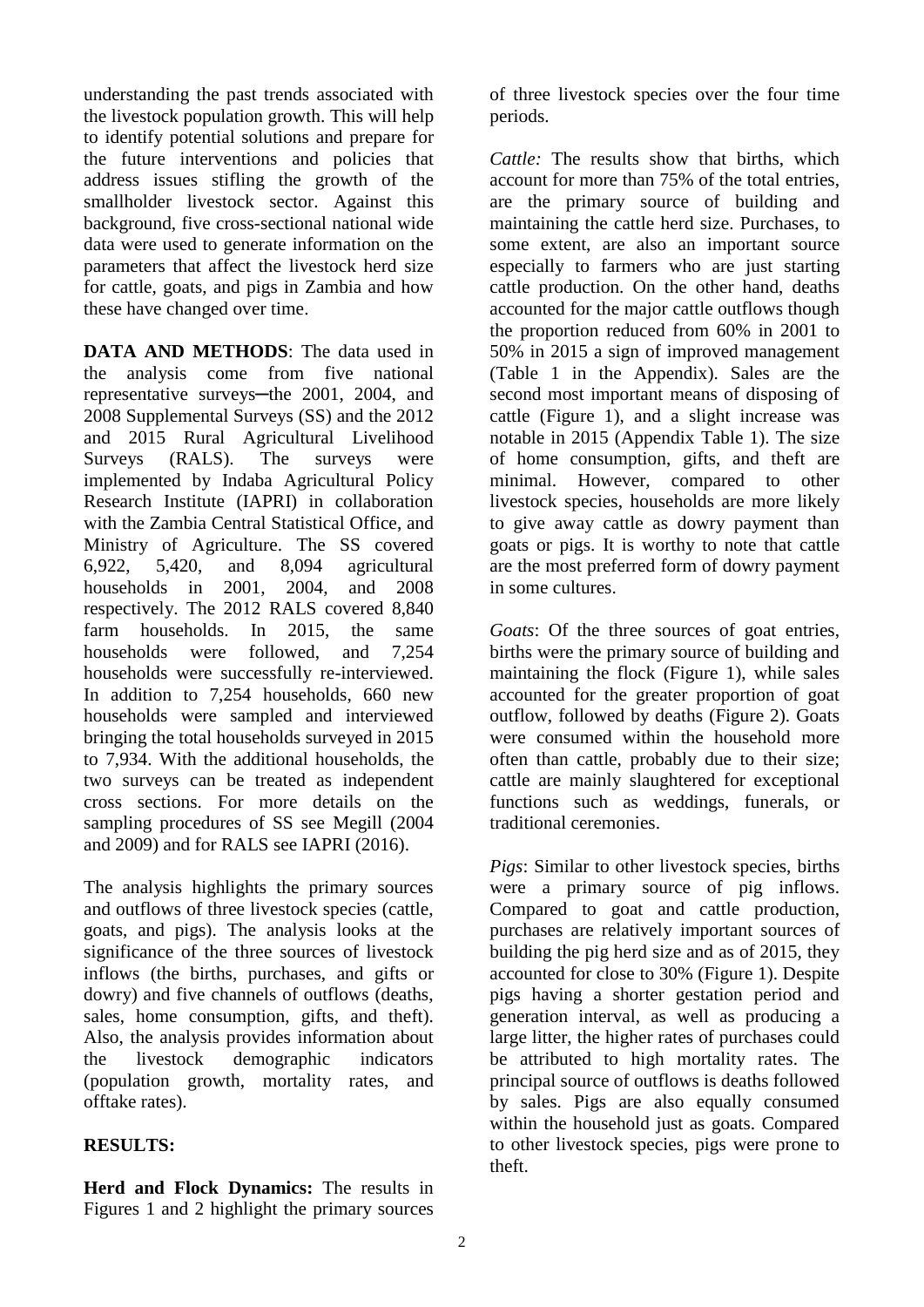

**Figure 1. Livestock Inflow Channels by Year**

Source: author using data from CSO/MAL/FSRP 2001, 2004, and 2008 and IAPRI 2016 to generate all tables and figures.

|  |  |  |  | <b>Figure 2. Livestock Outflow Channels, 2015</b> |  |
|--|--|--|--|---------------------------------------------------|--|
|--|--|--|--|---------------------------------------------------|--|

|        | Deaths | <b>Sales</b> | Consumed | Given out/dowry<br>payment | Theft |
|--------|--------|--------------|----------|----------------------------|-------|
| Cattle |        |              |          |                            |       |
| Goats  |        |              |          |                            |       |
| Pigs   |        |              |          |                            |       |

Darker colors represent the most common channels

**Demographic Indicators:** Results in Table 2 of the appendix show the national livestock status for the three livestock species over the five-year period. This information was used to compute the demographic indicators presented in Figure 3.

*Cattle*: The demographic indicators presented in Figure 3 show an upward trend of the population growth while annual mortality rate shows a cyclical pattern. The observed trends can be explained by the major developments that have occurred within the cattle production. Between 2001 and 2004, mortality rates were at its peak due to an outbreak of the contagious bovine pleural pneumonia. In 2005, the Livestock Development Trust implemented the vaccination of cattle under the Danish project in collaboration with the Ministry of Agriculture (Chiwawa 2016,

personal communication)<sup>1</sup> This could have led to a reduction in the mortality rates. In 2008, the project phased out, and the International Fund for Agricultural Development came in to address the disease outbreaks and restocking program under the smallholder livestock investment program. This project implemented its activities from 2010 to 2012. From 2012 to date, the Ministry of Fisheries and Livestock has been conducting the vaccination campaigns under the Livestock Development and Animal Health Project funded by The World Bank to contain foot and mouth disease, East Coast Fever, and contagious bovine pleural pneumonia in highly disease-endemic areas (World Bank 2016). Apart from the government programs, the private sector has equally provided support

l <sup>1</sup> Chiwawa is a district veterinary officer in the Ministry of Fisheries and Livestock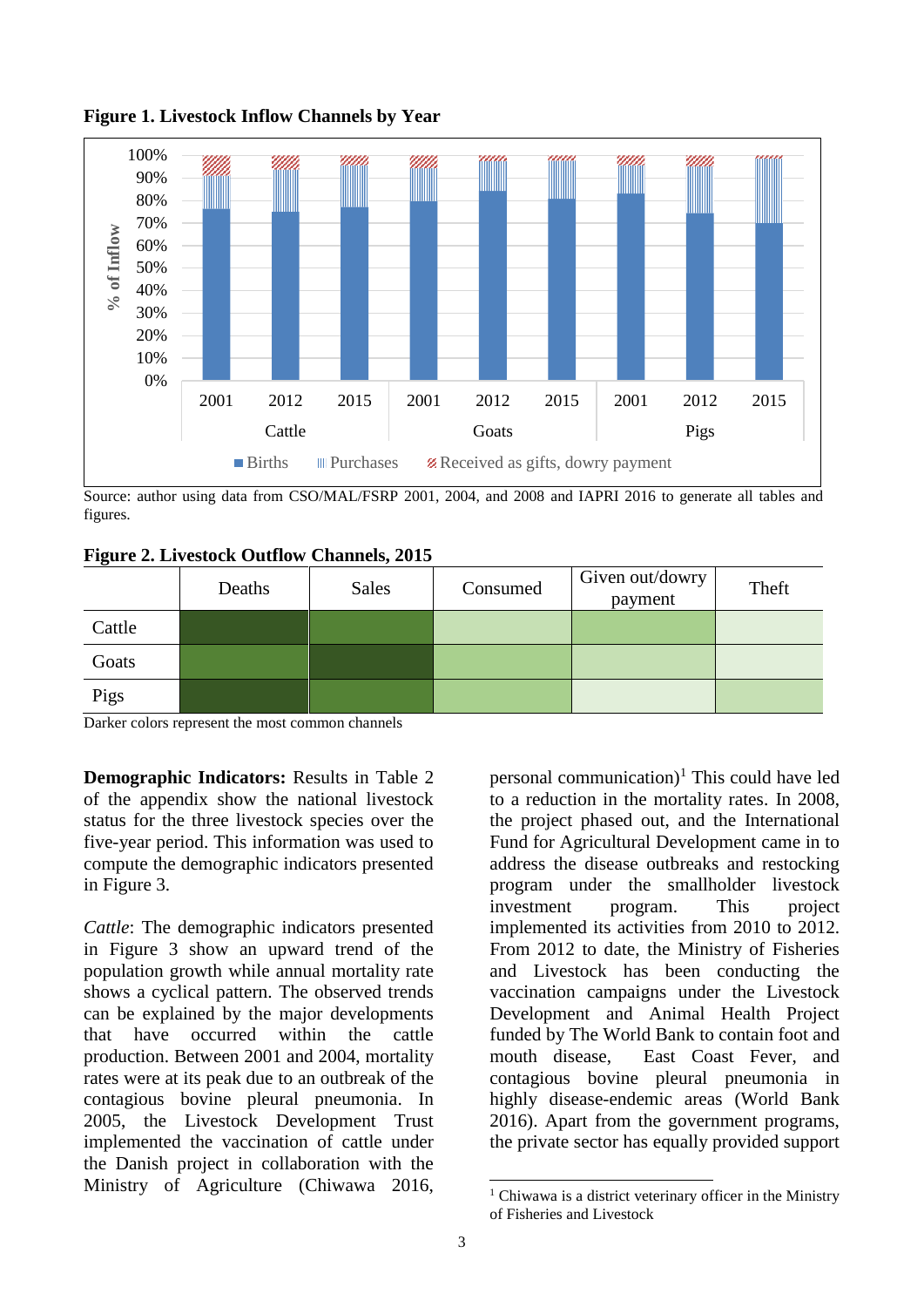to cattle farmers in the recent years. For example, programs by Musika have been providing support to cattle smallholder farmers by assisting the private veterinary companies that offer the smallholder livestock preventive health care and genetic improvements. Despite all the developments, cattle sales had remained low even in the years when the population increased and mortality rate reduced. Research has shown that households often keep cattle for animal draft power, transport, and as a moving bank from which farmers draw only in times of need. Also, farmers keep cattle for traditional uses such as payment for dowry (Lubungu, Sitko, and Hichaambwa 2015). Due to these factors, farmers only sell old unproductive animals.

*Goats*: The population growth rates for goats were negative between 2001 and 2015 though there was an upward trend since 2012. During this 14 year period, the mortality rates had constantly been high, which can be attributed to lack of a deliberate policy to support small livestock. The offtake rates for goats are higher than the mortality rate. Thus the

negative growth rates can also be attributed to high offtake rates apart from the high mortality rates. Given that more than 80% of goat's inflows are through births, therefore, addressing the factors that affect the reproduction rates will increase the population and improve the smallholder livelihood through increased sales.

*Pigs*: The pig production has continued to record a negative population growth rate with a mortality rate of over 25%. Compared to goats and cattle, the commercial offtake rates are higher for pigs. Research attribute higher offtake rates for pigs to shorter production cycles, suitability of meat for processing and flexibility to marketing due to their small size (Bruinsma 2003). It is also worth to note that pig sales seem to respond to the population growth and mortality rates. The sales increase when mortality rates decline (Figure 3). Therefore, addressing the mortality rates is likely to increase pig commercialisation, and subsequently, improve the household's income base.

**Figure 3. Livestock Demographic Indicators by Year**

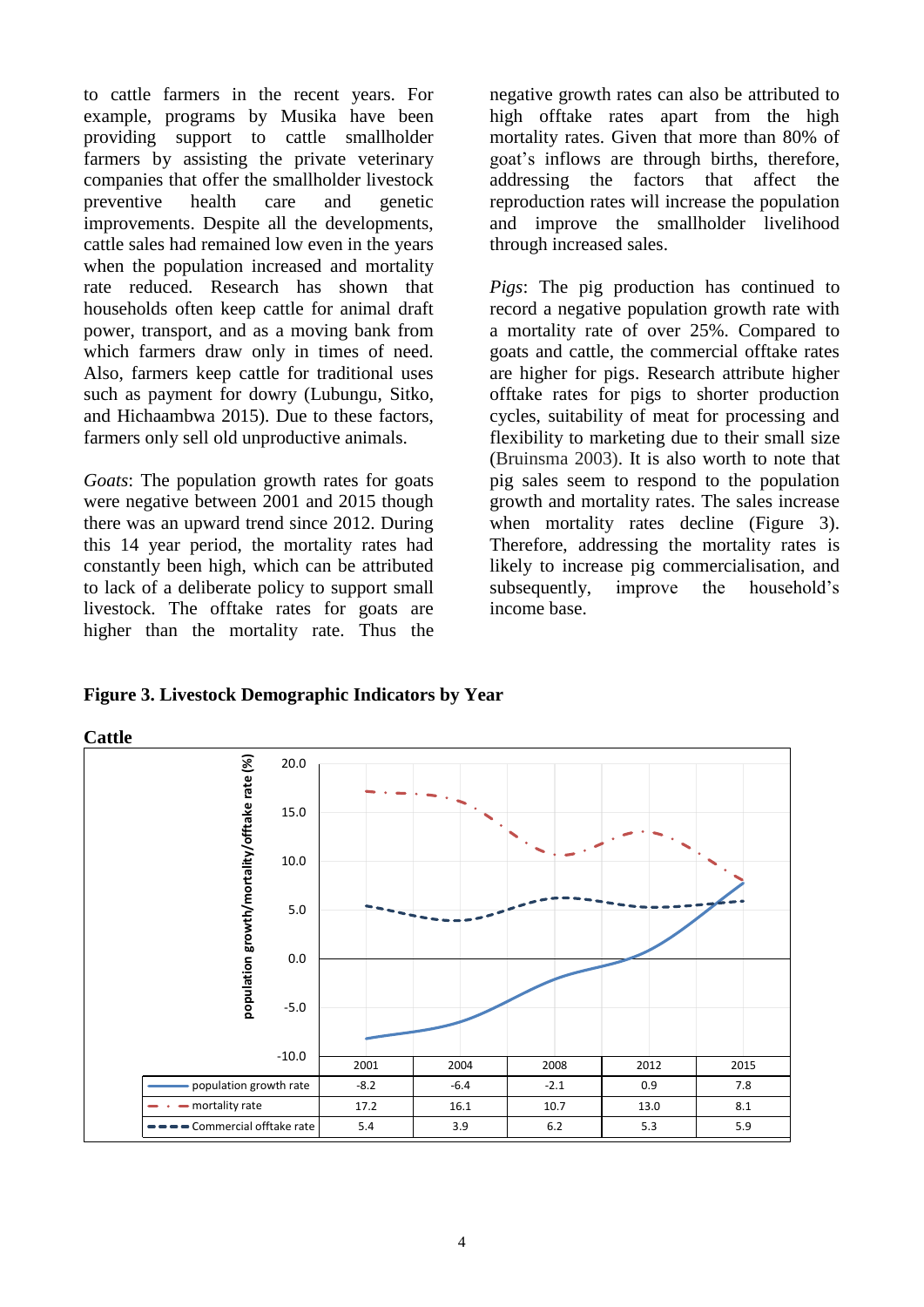



The analysis adopts the methods presented by Lesnoff et al. 2011 to compute the demographic indicators. Annual population growth rate = (annual multiplication rate  $-1$ ) \* 100.

Annual multiplication rate =closing stock/opening stock.

Annual mortality rate is the probability or hazard rate for an animal to die  $=$  (number died in 12 months/opening stock)\* 100. Commercial offtake rate = (sales/herd size 12 months ago)  $*$  100

**CONCLUSIONS**: From the analysis, the following conclusions can be drawn. The livestock births are the primary source of building the herd size for cattle, goats, and pigs. The major outflow channel is death, as reflected by high mortality rates, especially in pig and cattle production. Sales are equally important outflow channel in goat production as reflected by the high commercial offtake rates.

**RECOMMENDATIONS:** Based on conclusions, the following are the recommendations:

- i. Since births are the primary source of livestock inflow, interventions that address the reproduction rates of livestock can help in building and maintaining the herd size.
	- To achieve high reproductive rates, livestock/veterinary assistants should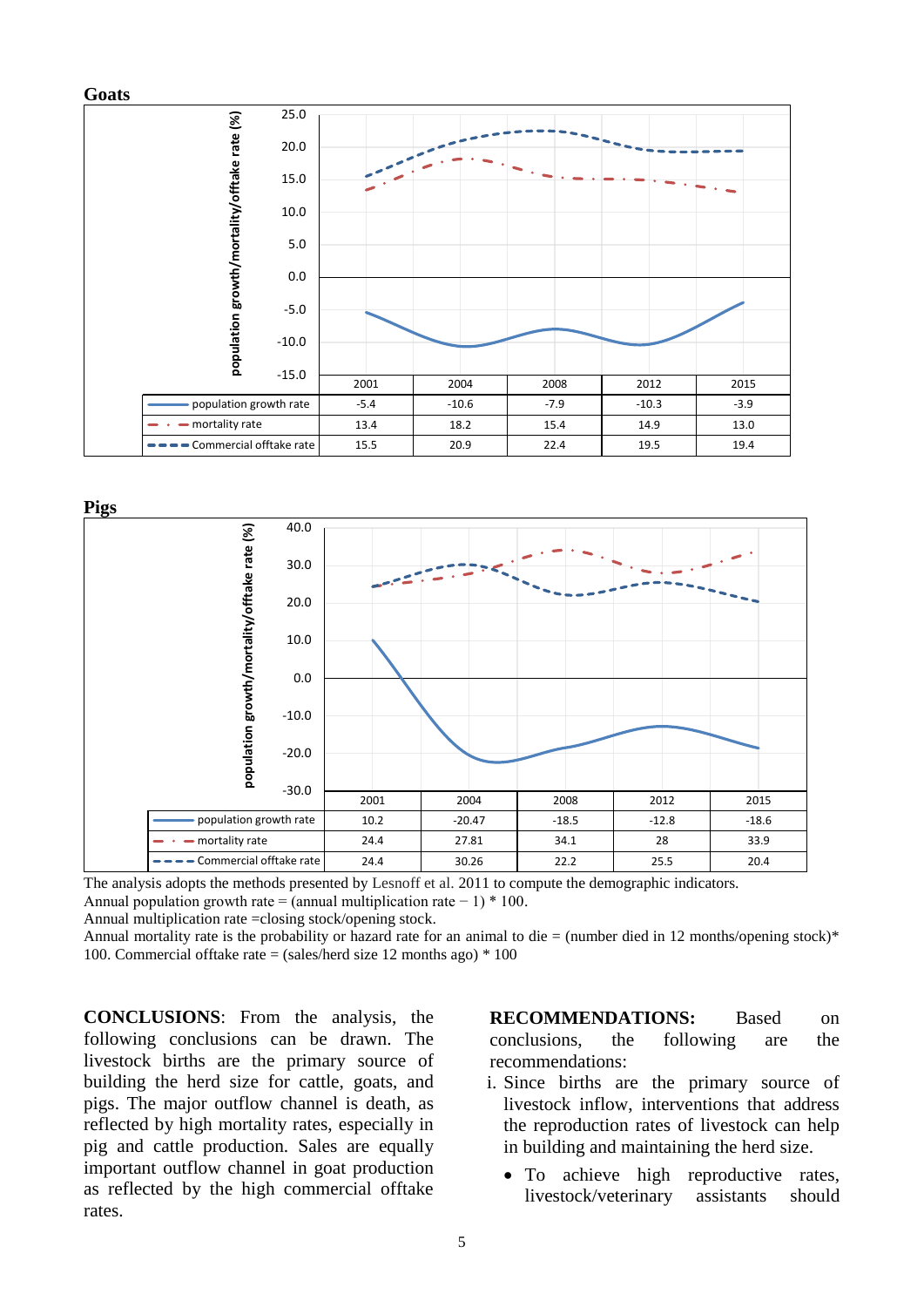educate farmers on the importance of strategic feeding that addresses the seasonal forage shortages, dietary needs of different livestock species, and the nutritional value of the available feed resources. Nutrition has a greater effect on the estrous cycle.

- Second, artificial insemination using bulls of high-quality breeds would significantly contribute to building the herd sizes, therefore, more research is needed to explore different alternatives through which farmers can access artificial insemination services that will promote the genetic improvement of various livestock species. A follow-up study using the choice experiment method will be conducted to determine the willingness of farmers to pay for such services and provide more detailed information on different models that can be utilized to implement this strategy.
- ii. Addressing the problem of high mortality rate, which affects the commercial offtake rates, requires the provision of adequate animal husbandry practices and scaling up on the delivery of animal health services. Different models can be explored in this regard.
	- As the findings have shown there was a reduction in cattle mortality rate and increased population growth rates during the periods of interventions. There is a need to scale up the current public interventions targeted at improving the delivery of cattle health service. This model can also be extended to small livestock species.
	- Alternately, the private sector can likewise provide such services. For example, employing the Musika project model of assisting the private veterinary companies that offer the smallholder livestock preventive health care and genetic improvements. However, more research is a need to determine the capacity of the current private animal health service providers and the limiting factors.

Finally, in addition to addressing the animal health and husbandry aspects, more research, (which is underway), is needed to uncover the governance challenges associated with animal health service delivery. Also, research on how these interventions translate into improved productivity such as milk yield/cow is needed. Another measure of productivity worth investigating is biomass food productivity, which is the annual output in protein divided by total biomass in the herd or flock expressed in kilograms (Steinfeld and Opio 2009), quoted in FAO 2009, p.18).

#### **REFERENCES**

- Bruinsma, J. 2003. *World Agriculture: towards 2015/2030: A FAO Perspective.* Earthscan.
- Chiwawa, H. 2016. *Discussion on Livestock Production and Animal Health Programs*. Personal Communication, September 2016.
- Central Statistical Office, Ministry of Agriculture and Cooperatives, and Food Security Research Project (CSO/MAL/ FSRP). 2001, 2004, and 2008. Supplemental Surveys to the 1999/2000 Post-Harvest Survey Data. Lusaka, Zambia: FSRP.
- Desta, S. and Coppock D.L. 2002. Cattle Population Dynamics in the Southern Ethiopian Rangelands, 1980-97. *Journal of Range Management* 55.5: 439-451.
- FAO. 2009. *The State of Food and Agriculture - Livestock in the Balance*. Rome: Food and Agriculture Organization (FAO).
- IAPRI. 2016. Rural Agricultural Livelihoods Survey 2012 and 2015 Reports. Lusaka: IAPRI. [http://www.iapri.org.zm/images/Articles/R](http://www.iapri.org.zm/images/Articles/RALS_Report.pdf) [ALS\\_Report.pdf](http://www.iapri.org.zm/images/Articles/RALS_Report.pdf)
- Lesnoff, M., R. Lancelot, C.H. Moulin, S. Messad, X. Juanès, and C. Sahut. 2011. *Calculation of Demographic Parameters in Tropical Livestock Herds*. QUAE Publication, Versailles, France, 72. Retrieved July 10, 2016 from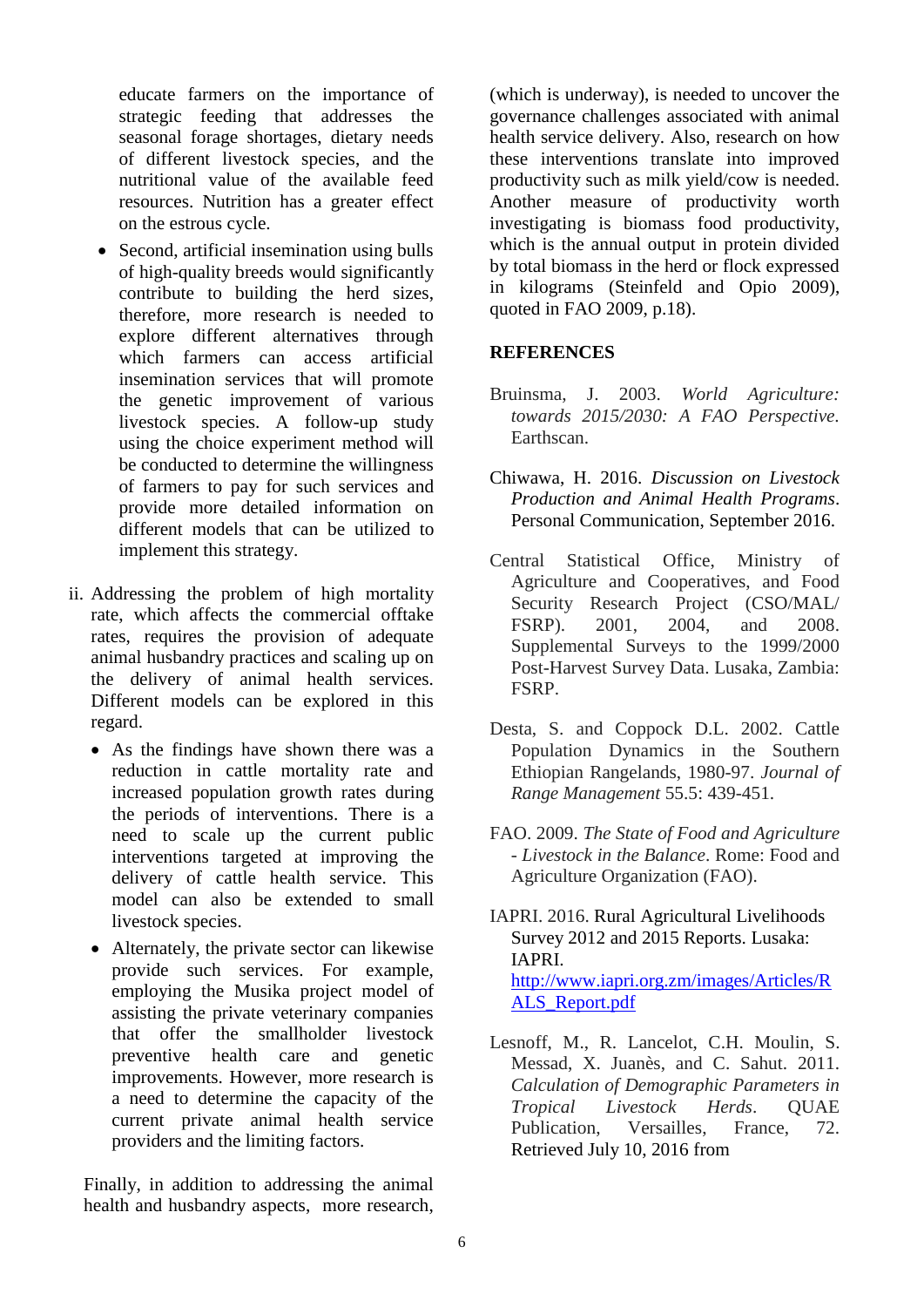[ftp://ftp.cirad.fr/pub/livtools/Materials/Para](ftp://ftp.cirad.fr/pub/livtools/Materials/Parameters/Laserdemog/Laserdemog/Doc/manual_laserdemog_v0-7x.pdf) [meters/Laserdemog/Laserdemog/Doc/manu](ftp://ftp.cirad.fr/pub/livtools/Materials/Parameters/Laserdemog/Laserdemog/Doc/manual_laserdemog_v0-7x.pdf) [al\\_laserdemog\\_v0-7x.pdf.](ftp://ftp.cirad.fr/pub/livtools/Materials/Parameters/Laserdemog/Laserdemog/Doc/manual_laserdemog_v0-7x.pdf)

- Lubungu, M. 2016. Factors Influencing Livestock Marketing Dynamics in Zambia.*Livestock Research for Rural Development* 28.4. Retrieved July 5, 2016 from [http://www.lrrd.org/lrrd28/4/lubu28058.ht](http://www.lrrd.org/lrrd28/4/lubu28058.html) [ml.](http://www.lrrd.org/lrrd28/4/lubu28058.html)
- Lubungu, M., N. Sitko, and M. Hichaambwa. 2015. *Analysis of Beef Value Chain in Zambia: Challenges And Opportunities of Linking Smallholders to Markets*. Indaba Agricultural Policy Research Institute Working Paper No. 103. Lusaka: IAPRI. Retrieved July 7, 2016, *from <http://fsg.afre.msu.edu/zambia/wp103.pdf>*
- Megill, D.J. 2004. *Recommendations on Sample Design for Post-Harvest Surveys in Zambia Based on the 2000 Census.* Food Security Research Project. Working Paper No. 11. Lusaka, Zambia: FSRP. [http://fsg.afre.msu.edu/zambia/wp11zambia](http://fsg.afre.msu.edu/zambia/wp11zambia.pdf) [.pdf](http://fsg.afre.msu.edu/zambia/wp11zambia.pdf)
- Megill, D.J. 2009. *Methodology for Two Weighting Applications for the 2008 Zambia Supplemental Survey.* Food Security Research Project Working Paper No. 37. Lusaka, Zambia: FSRP. Retrieved August 5, 2016, from [http://fsg.afre.msu.edu/zambia/wp\\_37.pdf](http://fsg.afre.msu.edu/zambia/wp_37.pdf)
- Mwanyumba, P.M, R.W. Wahome, L. MacOpiyo, and P. Kanyari. 2015. Livestock Herd Structures and Dynamics in Garissa County, Kenya. *Pastoralism* 5.1. Retrieved July 5, 2016, from [http://pastoralismjournal.springeropen.com/](http://pastoralismjournal.springeropen.com/articles/10.1186/s13570-015-0045-6) [articles/10.1186/s13570-015-0045-6.](http://pastoralismjournal.springeropen.com/articles/10.1186/s13570-015-0045-6)

World Bank. 2016. *Implimentation Status and Results Report. Livestock Development and Animal Health Project*. Retrieved October 26, 2016 from [http://documents.worldbank.org/curated/en/](http://documents.worldbank.org/curated/en/578341468329353255/pdf/ISR-Disclosable-P122123-05-09-2016-1462847068964.pdf) [578341468329353255/pdf/ISR-](http://documents.worldbank.org/curated/en/578341468329353255/pdf/ISR-Disclosable-P122123-05-09-2016-1462847068964.pdf)[Disclosable-P122123-05-09-2016-](http://documents.worldbank.org/curated/en/578341468329353255/pdf/ISR-Disclosable-P122123-05-09-2016-1462847068964.pdf) [1462847068964.pdf.](http://documents.worldbank.org/curated/en/578341468329353255/pdf/ISR-Disclosable-P122123-05-09-2016-1462847068964.pdf)

#### **ACKNOWLEDGEMENTS**

The Indaba Agricultural Policy Research Institute is a non-profit company limited by guarantee and collaboratively works with public and private stakeholders. IAPRI exists to carry out agricultural policy research and outreach, serving the agricultural sector in Zambia so as to contribute to sustainable propoor agricultural development. We wish to acknowledge the financial and substantive support of the Government of Sweden through Swedish

International Development Agency (Sida) and the United States Agency for International Development (USAID) in Lusaka. We further would like to acknowledge the technical and capacity building support from Michigan State University and its researchers, and Patricia Johannes for her formatting and editorial assistance.

\*Mary Lubungu is a doctoral student at a chair of Social and Institutional Change in Agricultural Development, Institute of Agricultural Sciences in the Tropics (Hans-Ruthenberg-Institute), University of Hohenheim, Germany.